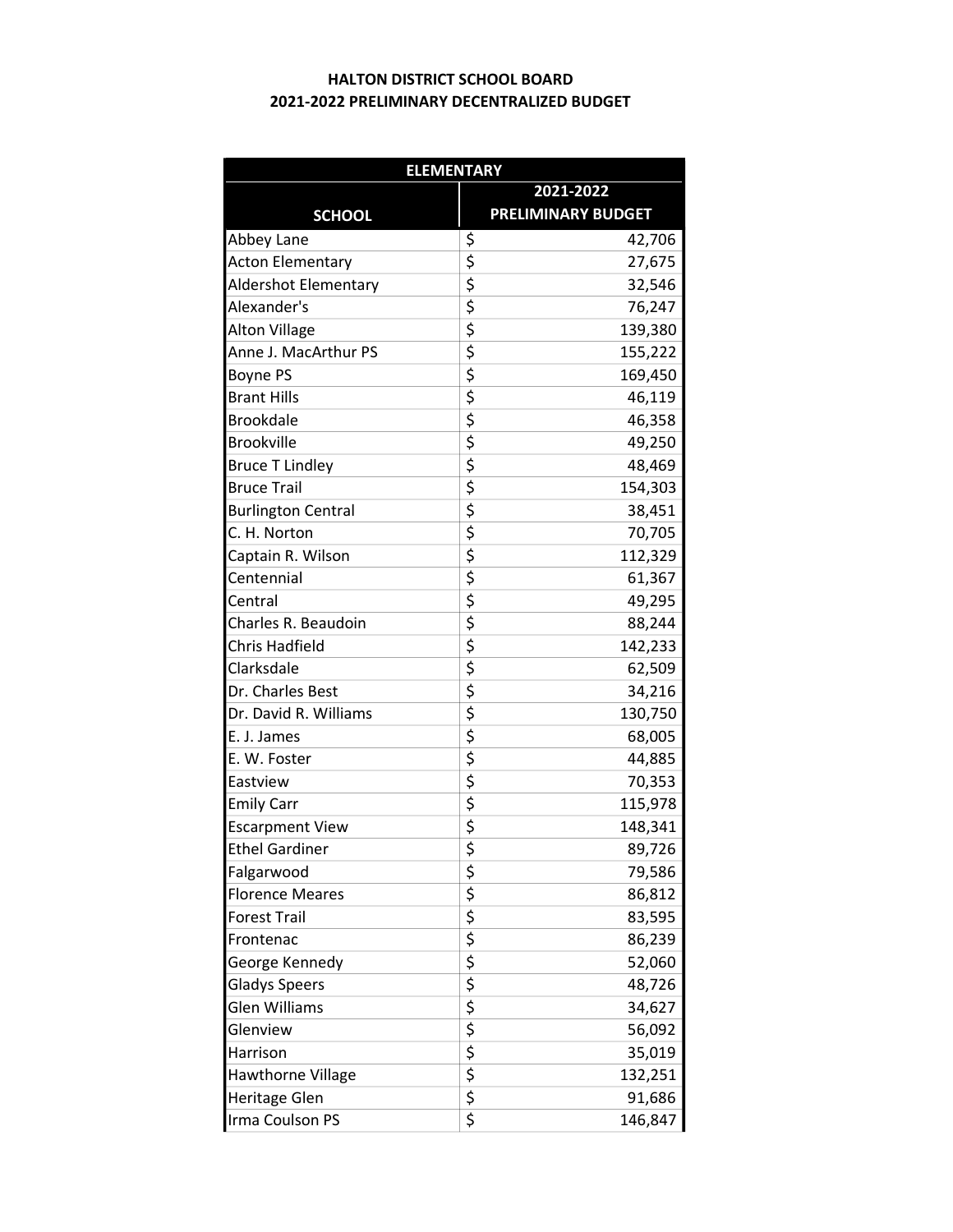## 2021-2022 PRELIMINARY DECENTRALIZED BUDGET HALTON DISTRICT SCHOOL BOARD

| <b>ELEMENTARY</b>      |                                 |                           |  |  |  |  |
|------------------------|---------------------------------|---------------------------|--|--|--|--|
|                        | 2021-2022                       |                           |  |  |  |  |
| <b>SCHOOL</b>          |                                 | <b>PRELIMINARY BUDGET</b> |  |  |  |  |
| J. M. Denyes           | \$                              | 45,957                    |  |  |  |  |
| James W Hill           | \$                              | 89,598                    |  |  |  |  |
| John T. Tuck           | \$                              | 87,920                    |  |  |  |  |
| John William Boich     | \$                              | 93,680                    |  |  |  |  |
| Joseph Gibbons         | \$                              | 25,358                    |  |  |  |  |
| Joshua Creek           | \$                              | 119,954                   |  |  |  |  |
| Kilbride               | $\overline{\boldsymbol{\zeta}}$ | 35,709                    |  |  |  |  |
| King's Road            | \$                              | 51,461                    |  |  |  |  |
| Lakeshore              | \$                              | 35,694                    |  |  |  |  |
| Limehouse              | \$                              | 17,230                    |  |  |  |  |
| Maple Grove            | \$                              | 76,957                    |  |  |  |  |
| Maplehurst             | \$                              | 48,048                    |  |  |  |  |
| <b>Martin Street</b>   | \$                              | 108,764                   |  |  |  |  |
| McKenzie-Smith-Bennett | \$                              | 48,916                    |  |  |  |  |
| <b>Mohawk Gardens</b>  | \$                              | 48,599                    |  |  |  |  |
| Montclair              | \$                              | 74,947                    |  |  |  |  |
| Munn's                 | \$                              | 77,690                    |  |  |  |  |
| <b>New Central</b>     | \$                              | 41,995                    |  |  |  |  |
| Oakwood                | \$                              | 47,956                    |  |  |  |  |
| Oodenawi PS            | \$                              | 140,843                   |  |  |  |  |
| <b>Orchard Park</b>    | \$                              | 69,930                    |  |  |  |  |
| P L Robertson          | \$                              | 139,617                   |  |  |  |  |
| Palermo                | \$                              | 75,692                    |  |  |  |  |
| Park                   | \$                              | 32,597                    |  |  |  |  |
| Paul A. Fisher         | \$                              | 41,741                    |  |  |  |  |
| Pauline Johnson        | \$                              | 36,661                    |  |  |  |  |
| Pilgrim Wood           | \$                              | 116,830                   |  |  |  |  |
| Pine Grove             | $\overline{\mathsf{s}}$         | 68,713                    |  |  |  |  |
| Pineland               | \$                              | 73,299                    |  |  |  |  |
| Pineview               | \$                              | 30,946                    |  |  |  |  |
| Post's Corners         | \$                              | 116,696                   |  |  |  |  |
| <b>River Oaks</b>      | \$                              | 97,914                    |  |  |  |  |
| Robert Baldwin         | \$                              | 51,424                    |  |  |  |  |
| <b>Robert Little</b>   | \$                              | 52,172                    |  |  |  |  |
| <b>Rolling Meadows</b> | \$<br>\$                        | 70,384                    |  |  |  |  |
| Ryerson                |                                 | 41,028                    |  |  |  |  |
| Sam Sherratt           | \$                              | 74,539                    |  |  |  |  |
| Sheridan               | \$                              | 34,375                    |  |  |  |  |
| <b>Silver Creek</b>    | \$                              | 65,470                    |  |  |  |  |
| Sir Ernest MacMillan   | \$                              | 46,261                    |  |  |  |  |
| Stewarttown            | \$                              | 49,216                    |  |  |  |  |
| Sunningdale            | \$                              | 78,241                    |  |  |  |  |